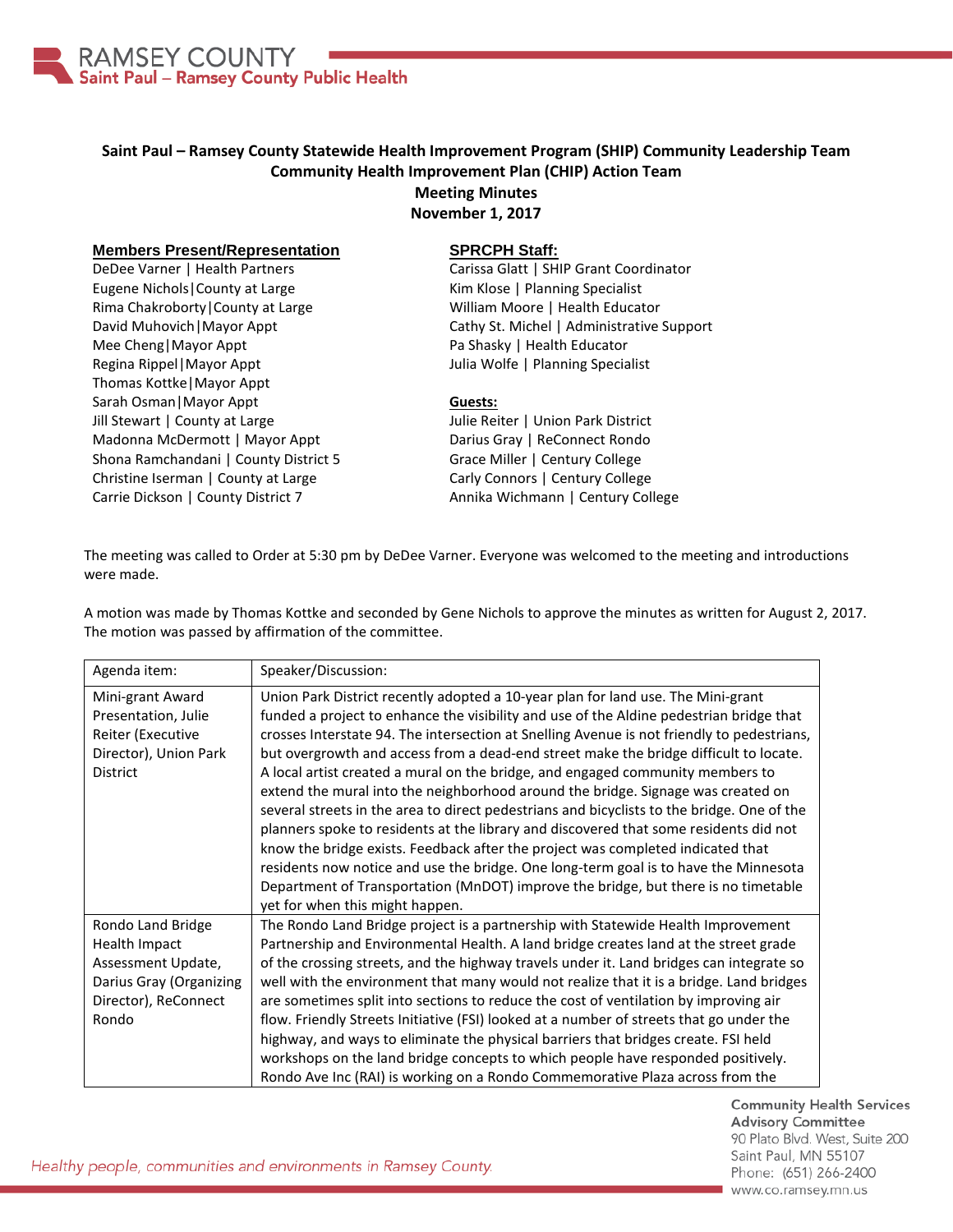|                             | highway. FSI and RAI combined forces to create suggested plans for the land bridge.      |
|-----------------------------|------------------------------------------------------------------------------------------|
|                             | The recommendation from the workshop is to create a land bridge from Chatsworth          |
|                             | Street to Grotto Street. More community engagement is needed to decide what              |
|                             | solution would serve the community best. The United States Department of                 |
|                             | Transportation (USDOT) held a design challenge workshop to continue the push for the     |
|                             | land bridge project. ReConnect Rondo has been working with Saint Paul - Ramsey           |
|                             | County Public Health (SPRCPH) on the land bridge project since January 2017. People      |
|                             | are finally acknowledging the harm that happened to Rondo since the creation of I-94,    |
|                             | and a Health Impact Assessment (HIA) may be the best tool to measure the impact.         |
|                             | This is a unique opportunity to get many different groups together and gain exposure     |
|                             | to other organizations and opportunities, especially since Minnesota Department of       |
|                             | Transportation is leading a Rethinking I-94 study, thus giving a perfect time to create  |
|                             | the HIA document. Greenspace, physical activity access and local business economy        |
|                             |                                                                                          |
|                             | were the top three community concerns. ReConnect Rondo is working with the City of       |
|                             | Saint Paul Stormwater Management and Planning and Economic Development to                |
|                             | measure air quality and pollution. Cross streets will be integrated into the new land    |
|                             | bridge. The design process will begin in January and will create a better picture of the |
|                             | end design. The land bridge is a vehicle in which to achieve the objectives of public    |
|                             | safety, economic opportunity and investment in the neighborhood. The planning team       |
|                             | will look at affordable housing models, work with representatives in the legislature     |
|                             | who supported policies such as rent caps, and housing models that worked in other        |
|                             | areas that have land bridges to avoid gentrifying the area. Economic stimulus will       |
|                             | come from housing, mixed use development, construction jobs and source hiring            |
|                             | related to the project so that the workers gain marketable skills. The overall project   |
|                             | could include reestablishing businesses that may have been destroyed during the          |
|                             | Interstate 94 construction. ReConnect Rondo will work with the city to provide           |
|                             | subsidies and attract the right workers to the job. People who wish to become            |
|                             | involved can contact Darius by email at <i>darius@reconnectrondo.org</i> .               |
| Food & Nutrition            | The Food & Nutrition Commission (FNC) is a joint commission of the city council and      |
| <b>Commission Listening</b> | county board that meets once a month. One goal of the FNC is to have members hear        |
| Session Summary,            | from the community. FNC held a listening session to help them set goals. Attendees       |
| Carissa Glatt (SHIP         | were surveyed to get demographic data. There were 60 attendees and 41 surveys            |
| Grant Coordinator),         | were completed. The attendees were diverse between ethnicities, age groups and           |
| Saint Paul - Ramsey         | income levels. A lot of people represented themselves. The survey explored what          |
| <b>County Public Health</b> | healthy food means, barriers to getting access to healthy food, and possible solutions.  |
|                             | Healthy can mean different things to different cultures. 'Good' food is not always       |
|                             | 'healthy' food. Online grocery stores are starting to accept SNAP, but may not deliver   |
|                             | to certain neighborhoods. FNC needs to be mindful of what projects to enact to reach     |
|                             | the most people in the most beneficial way. A project is underway to design food         |
|                             | shelves that display foods in a way that makes them more attractive to shoppers.         |
|                             | Barriers to prepping food are time, money and knowledge. Possible solutions were         |
|                             | discussed. Carissa will publish the executive summary.                                   |
| <b>Community Health</b>     | Julia is a member of the quantitative data team researching data for the Community       |
| Assessment Research         | Health Assessment (CHA). Julia asked members to review selected indicators and           |
| Team Verification,          | provide feedback as to whether the research team is missing any big stories. She         |
| Julia Wolfe (Planning       | distributed four indicators to validate as to whether data sources are complete and up-  |
| Specialist), Saint Paul -   | to-date. Please send any feedback regarding the indicators to Carissa Glatt              |
| Ramsey County Public        | Carissa.glatt@ramseycounty.us by Friday, November 10. The formatting used with the       |
| Health                      |                                                                                          |

Community Health Services<br>Advisory Committee 90 Plato Blvd. West, Suite 200 Saint Paul, MN 55107 Phone: (651) 266-2400 www.co.ramsey.mn.us

Healthy people, communities and environments in Ramsey County.